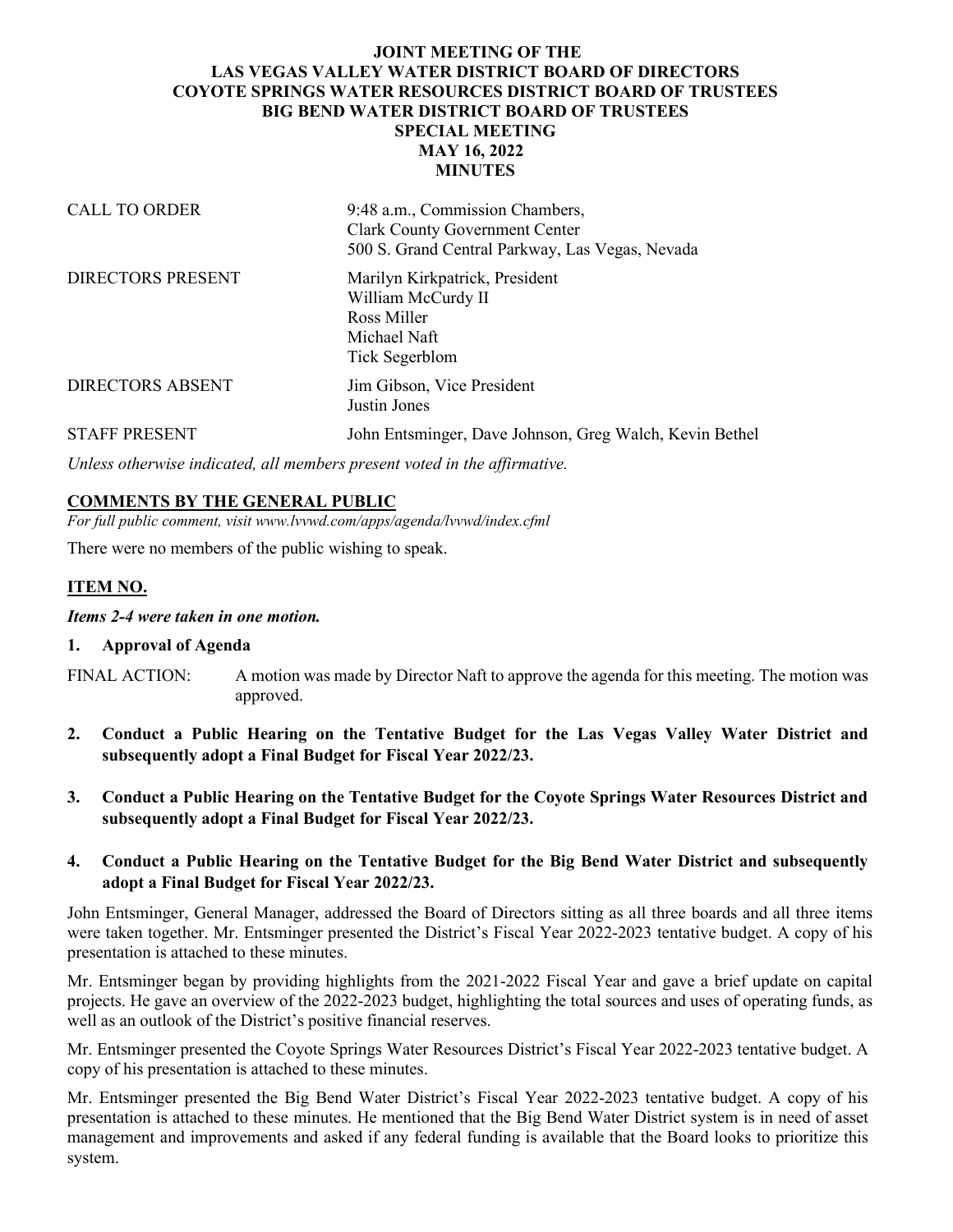## **MINUTES – LAS VEGAS VALLEY WATER DISTRICT – MAY 16, 2022 – PAGE TWO**

President Kirkpatrick opened the Public Hearing. As there were no members wishing to speak, she closed the hearing.

Director Naft made a motion to approve the budgets for the Las Vegas Valley Water District for fiscal year 2022/23, the Coyote Springs Water Resources District for fiscal year 2022/23, and the Big Bend Water District for fiscal year 2022/23. The motion was approved.

#### **COMMENTS BY THE GENERAL PUBLIC**

There were no members of the public wishing to speak.

#### **Adjournment**

There being no further business to come before the board, the meeting adjourned at 9:55 a.m.

**Copies of all original agenda items and minutes, including all attachments, are on file in the General Manager's office at the Las Vegas Valley Water District, 1001 South Valley View Boulevard, Las Vegas, Nevada.**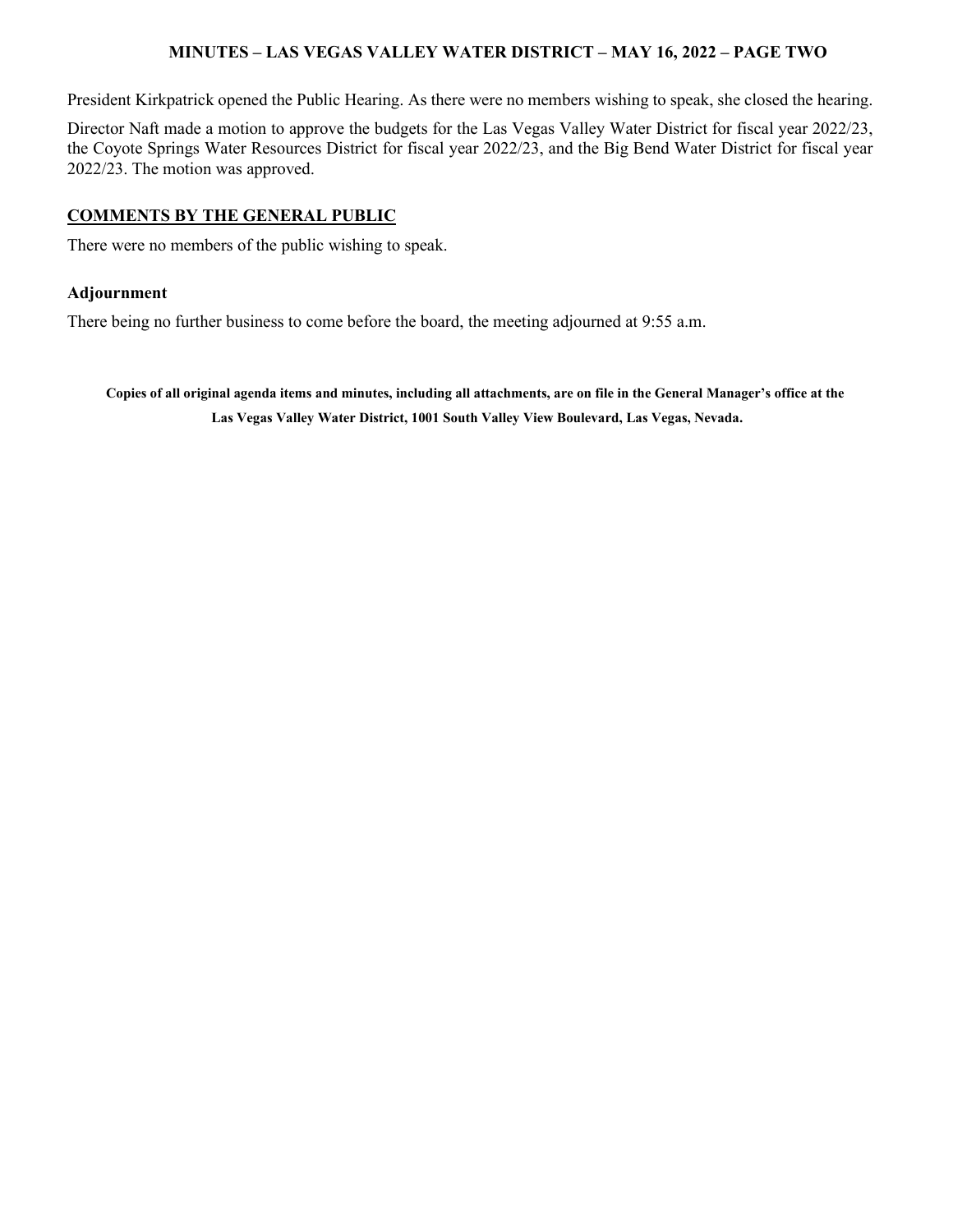

**BUDGET HEARING** Fiscal Year 2022‐23



#### **2021‐22HIGHLIGHTS**

2,743 new customer accounts added since July

Updated LVVWD Service Rules with conservation‐related initiatives

Began conversion to Advanced Metering Infrastructure (AMI) software (2023 target completion)

Temporarily returned to a work‐from‐home statusin late December due to Covid‐19 spikes, butresumed hybrid operations in February

Conducted nearly 16,000 water waste investigations and assessed more than 6,700 notices(2021)

Implemented a conservation‐based rate adjustmentfor Blue Diamond to build a reserve for a fully‐funded improvement project 2021 refunding activities will save \$11.1 million for a total cumulative savings of \$112.6 million since 2015







|                               | Actual<br>2020-21 |       | <b>Budget</b><br>2021-22 |       | <b>Budget</b><br>2022-23 |       | Variance<br>Ś |       |
|-------------------------------|-------------------|-------|--------------------------|-------|--------------------------|-------|---------------|-------|
| <b>Sources</b>                |                   |       |                          |       |                          |       |               |       |
| <b>Tiered Consumption</b>     | Ś                 | 290.2 | Ś                        | 301.1 | Ś                        | 304.3 | Ŝ.            | 3.2   |
| Service Charge                |                   | 76.4  |                          | 77.9  |                          | 80.8  |               | 2.9   |
| <b>Backflow Charge</b>        |                   | 12.4  |                          | 12.5  |                          | 12.6  |               | 0.2   |
| <b>Reclaimed Water</b>        |                   | 7.8   |                          | 7.3   |                          | 6.9   |               | (0.4) |
| Other Water Bill Charges      |                   | 6.4   |                          | 5.3   |                          | 10.0  |               | 4.7   |
| <b>Connection Charge</b>      |                   | 33.1  |                          | 8.3   |                          | 10.6  |               | 2.3   |
| Application & Inspection Fees |                   | 4.3   |                          | 1.0   |                          | 1.9   |               | 0.8   |
| Investment Income             |                   | 0.9   |                          | 5.4   |                          | 6.4   |               | 1.0   |
| <b>Springs Preserve</b>       |                   | 0.4   |                          | 1.9   |                          | 1.6   |               | (0.3) |
| Other Sources                 |                   | 2.5   |                          | 0.0   |                          | 1.9   |               | 1.9   |
| <b>LVVWD Sources</b>          | Ś                 | 434.4 | Ś                        | 420.7 | Ś                        | 437.0 | Ś.            | 16.3  |

#### **2022‐23OPERATINGUSESOF FUNDS** *Amounts in million dollars. Totals are rounded.* 6 **Uses** Purchased Water  $\begin{array}{ccc} 5 & 99.7 & \text{5} & 105.6 & \text{5} & 110.6 & \text{5} & 5.0 \end{array}$ Energy 8.5 9.4 10.3 0.9 Payroll & Related 105.3 152.0 150.8 (1.2)<br>
Operating Expenses 36.6 51.0 58.4 7.5 Operating Expenses 36.6 51.0 58.4 Debt Service 72.7 79.5 84.6 5.2 Other Uses 2.5 0.3 0.8 0.5 Transfers To Reserves 110.0 23.0 21.4 (1.6) **LVVWD Uses \$ 434.4 \$ 420.7 \$ 437.0 \$ 16.3 Actual Budget Budget Variance 2020‐21 2021‐22 2022‐23 \$**

*Amounts in million dollars. Totals are rounded.* 5  $5<sub>6</sub>$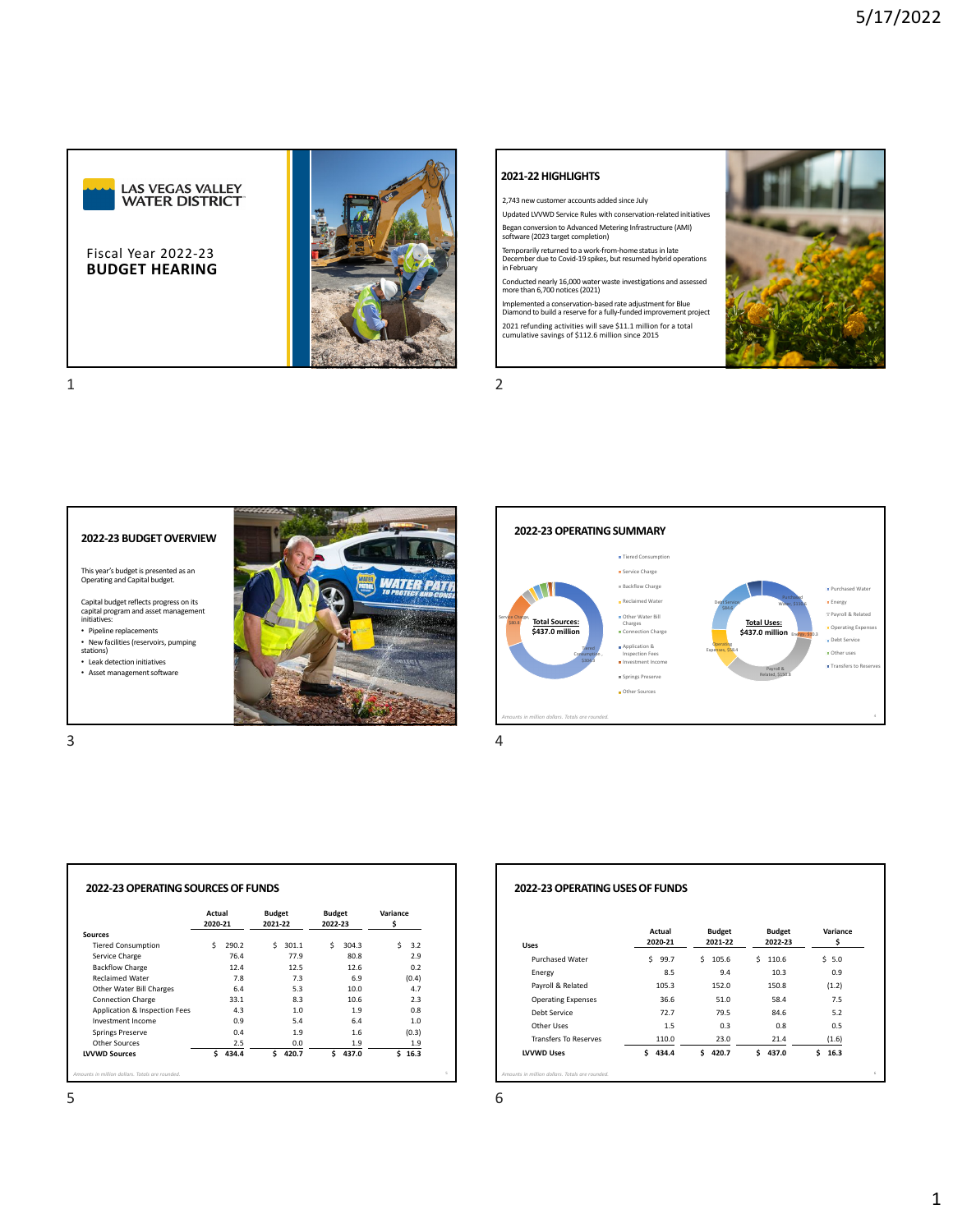٦



|                                | Actual<br>2020-21 | <b>Budget</b><br>2021-22 |         | <b>Budget</b><br>2022-23 |       | Variance<br>\$ |      |
|--------------------------------|-------------------|--------------------------|---------|--------------------------|-------|----------------|------|
| <b>Sources</b>                 |                   |                          |         |                          |       |                |      |
| Developer/Grant Funds          | \$<br>5.7         | \$                       | 23.9    | Ŝ.                       | 39.7  | \$             | 15.8 |
| Debt Issuance Proceeds         | 106.0             |                          | 75.0    |                          | 80.0  |                | 5.0  |
| Other Sources                  | 4.1               |                          | 0.0     |                          | 0.0   |                | 0.0  |
| <b>Transfers From Reserves</b> | 0.0               |                          | 55.0    |                          | 119.9 |                | 64.9 |
| <b>LVVWD Sources</b>           | \$115.8           |                          | \$153.9 | \$                       | 239.7 | \$             | 85.7 |
|                                |                   |                          |         |                          |       |                |      |







Г





- The budget reflects the District's ongoing capital initiatives
- Conservation remains a top priority